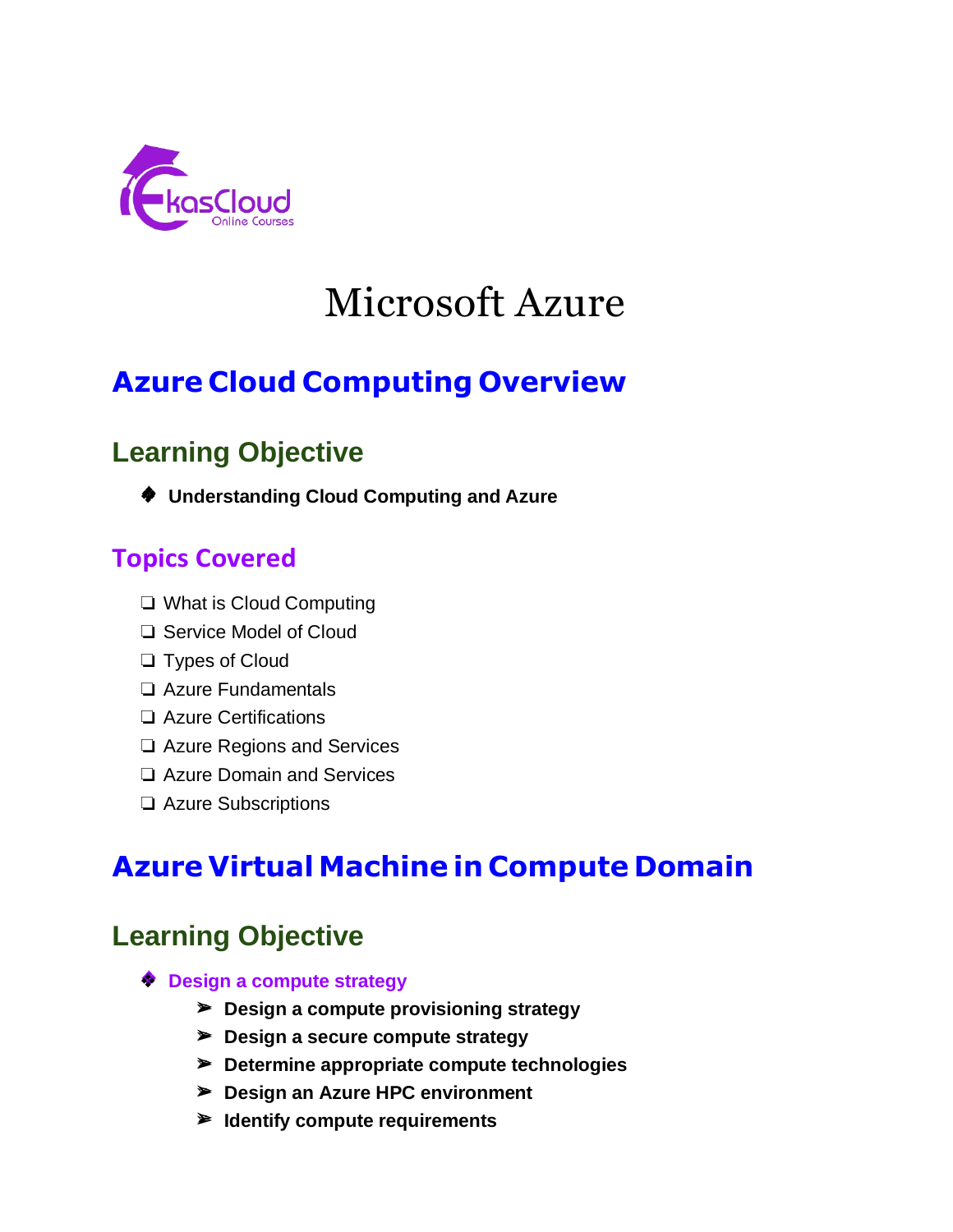- ➢ **Recommend management tools for compute**
- **Create and configure a VM for Windows and Linux** ❖
	- ➢ **Configure high availability**
	- ➢ **Configure monitoring**
	- ➢ **Configure networking**
	- ➢ **Configure storage**
	- ➢ **Configure virtual machine size**
	- ➢ **Implement dedicated hosts**
	- ➢ **Deploy and configure scale sets**
- **♦ Implement solutions that use virtual machines (VM)** 
	- ➢ **Provision VMs**
	- ➢ **Create Azure Resource Manager templates**
	- ➢ **Configure Azure Disk Encryption for VMs**
	- ➢ **Implement Azure Backup for VMs**
- **Automate deployment of VMs** ❖
	- ➢ **Modify Azure Resource Manager template**
	- ➢ **Configure location of new VMs**
	- ➢ **Configure VHD template**
	- ➢ **Deploy from template**
	- ➢ **Save a deployment as an Azure Resource Manager template**
	- ➢ **Deploy Windows and Linux VMs**

- ❏ Launching VM Instance and Connect
	- ❏ Windows Instance
	- ❏ Linux Instance
- ❏ VM Types
	- ❏ General Purpose
	- ❏ Compute Optimise
	- ❏ Memory Optimise
	- ❏ Storage Optimise
	- ❏ GPU Optimise
- ❏ VM Instance Pricing Options
	- ❏ On-Demand
	- ❏ Spot
	- ❏ Reserved
- ❏ Types of Images to Launch Virtual Machine Instance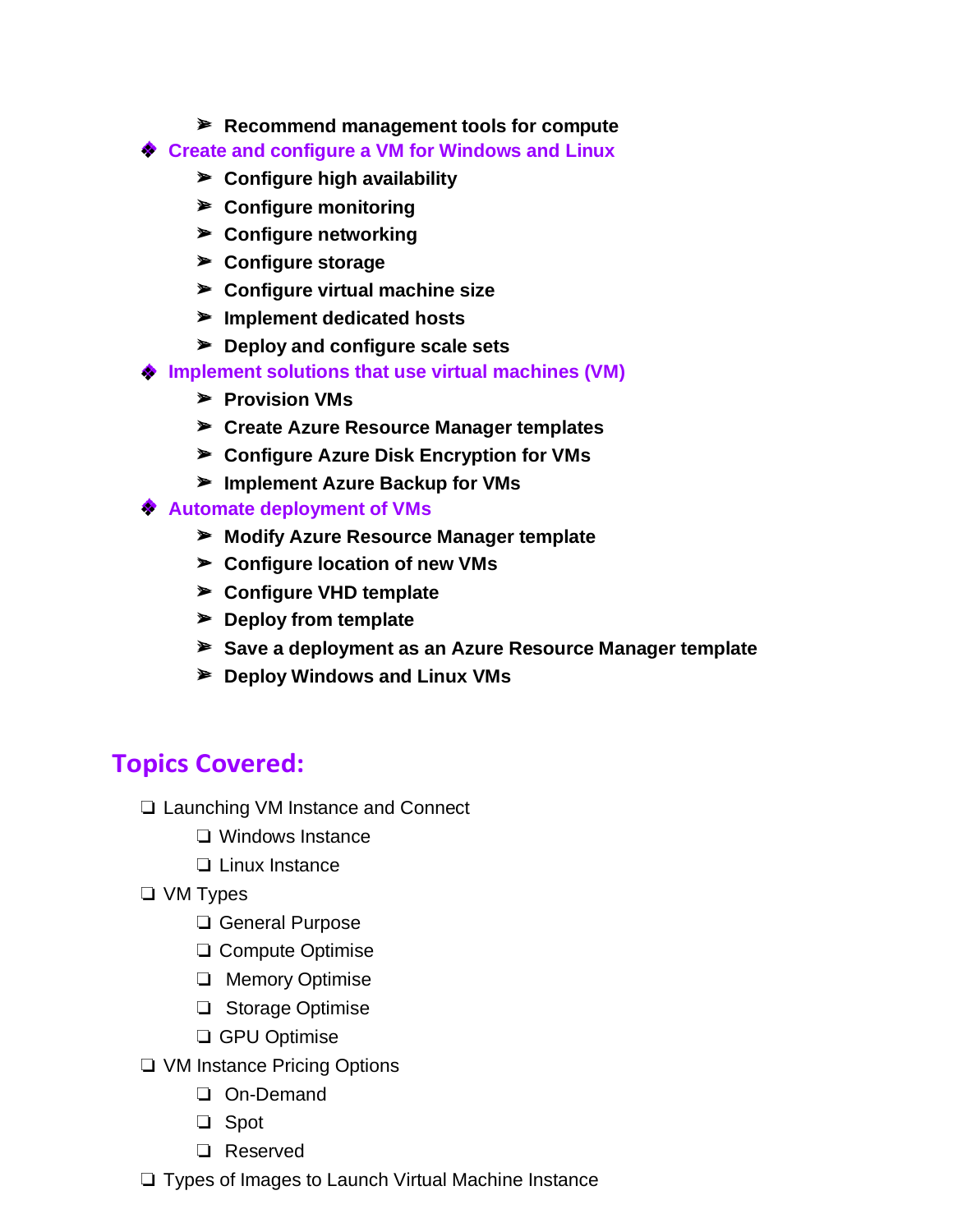- ❏ Azure Published
- ❏ Azure Marketplace
- ❏ Creating from existing Instance
- ❏ Azure Shared Image Gallery
- ❏ Azure Service Limits and Support Plans
- ❏ Summary of Virtual Machine Services
- ❏ Exam Essentials

#### **Hand-on Lab:**

- ❏ Launch Virtual Machine Instance (Windows) with Standard SSD Storage, Connect to Windows Instance with Remote Desktop Protocol, and make Web Server.
- ❏ Launch Virtual Machine Instance (Linux) with Standard SSD Storage, Connect to Linux instance with Secure Shell via Putty software and make Web Server.
- ❏ Create Custom Image using existing Windows Instance to Launch a new Pre-configured Windows Web Server.
- ❏ Create Custom Image using existing Linux Instance to Launch a new Pre-configured Linux Web Server.

### **Azure Storage Service**

- **Design a storage strategy** ❖
	- ➢ **Design a storage provisioning strategy**
	- ➢ **Design storage access strategy**
	- ➢ **Identify storage requirements**
	- ➢ **Recommend a storage solution**
	- ➢ **Recommend storage management tools**
- **Create and configure storage accounts** ❖
	- ➢ **Configure network access to the storage account**
	- ➢ **Create and configure storage account**
	- ➢ **Generate shared access signature**
	- ➢ **Implement Azure AD authentication for storage**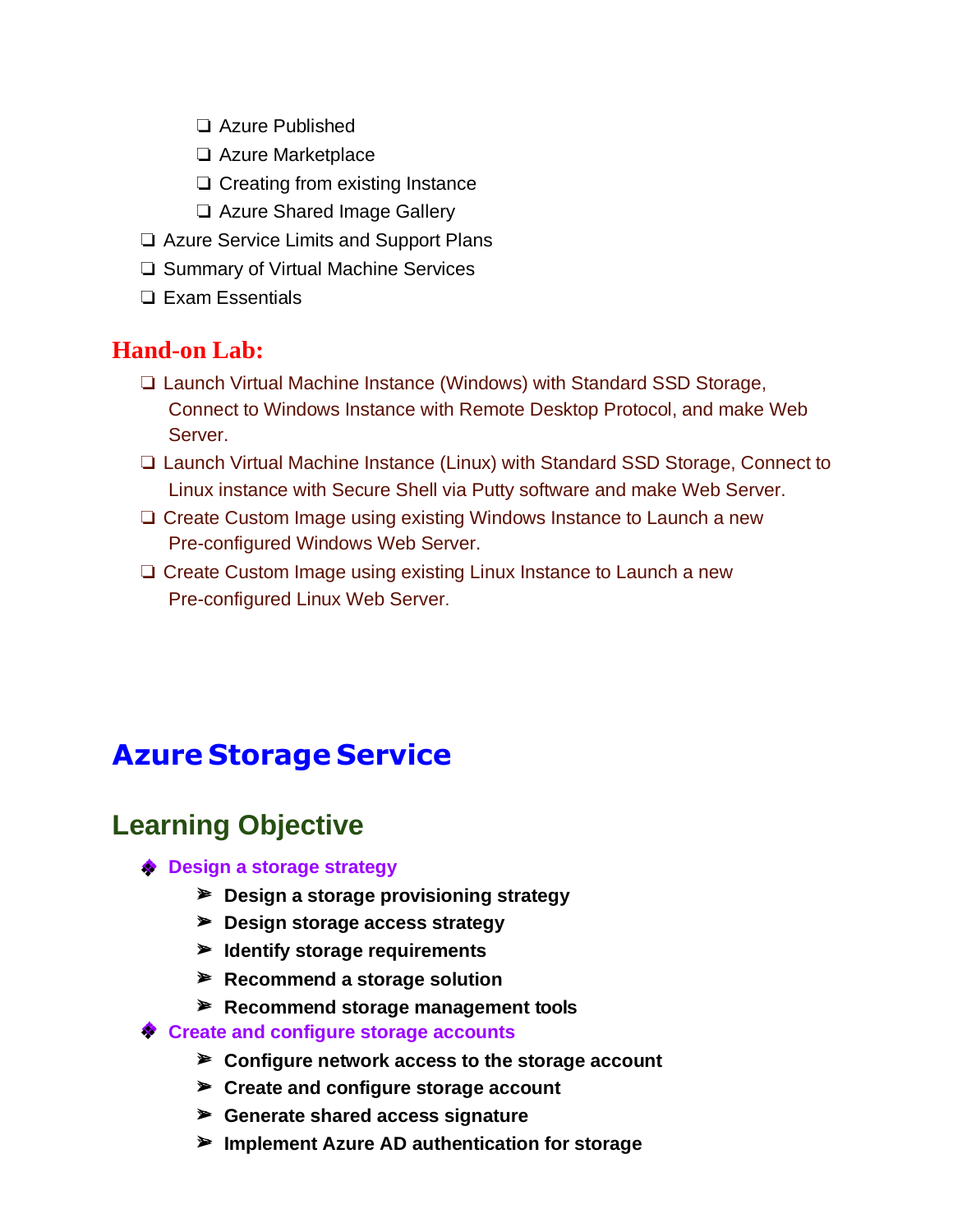- ➢ **Install and use Azure Storage Explorer**
- ➢ **Manage access keys**
- ➢ **Monitor activity log by using Azure Monitor logs**
- ➢ **Implement Azure storage replication**
- ➢ **Implement Azure storage account failover**

- ❏ Understanding Cloud Storage
- ❏ Advantages of Cloud Storage
- ❏ Understanding Terminologies of Cloud Storage
	- ❏ Physica Hard Disk
	- ❏ Virtual Hard Disk
	- ❏ Virtual Hard Disk
	- ❏ HDD/SSD
	- ❏ IOPS
	- ❏ Disk I/O
	- ❏ Storage Memory in GiB, MiB, KiB
- ❏ Azure Storage Accounts
	- ❏ Managed Disks
	- ❏ Unmanaged Disks
- ❏ Hard Disk Snapshots
- ❏ Azure Storage Services
	- ❏ Block Blob
	- ❏ Blob
	- ❏ File
	- ❏ Table
	- ❏ Queue
- ❏ Azure Storage Types
	- ❏ Standard
	- ❏ Premium
- ❏ Azure Storage Redundancy
	- ❏ Local Redundant
	- ❏ Zone Redundant
	- ❏ Geo-Redundant
	- ❏ Read-Access Geo-Redundant
- ❏ Summary of Cloud Storage
- ❏ Exam Essentials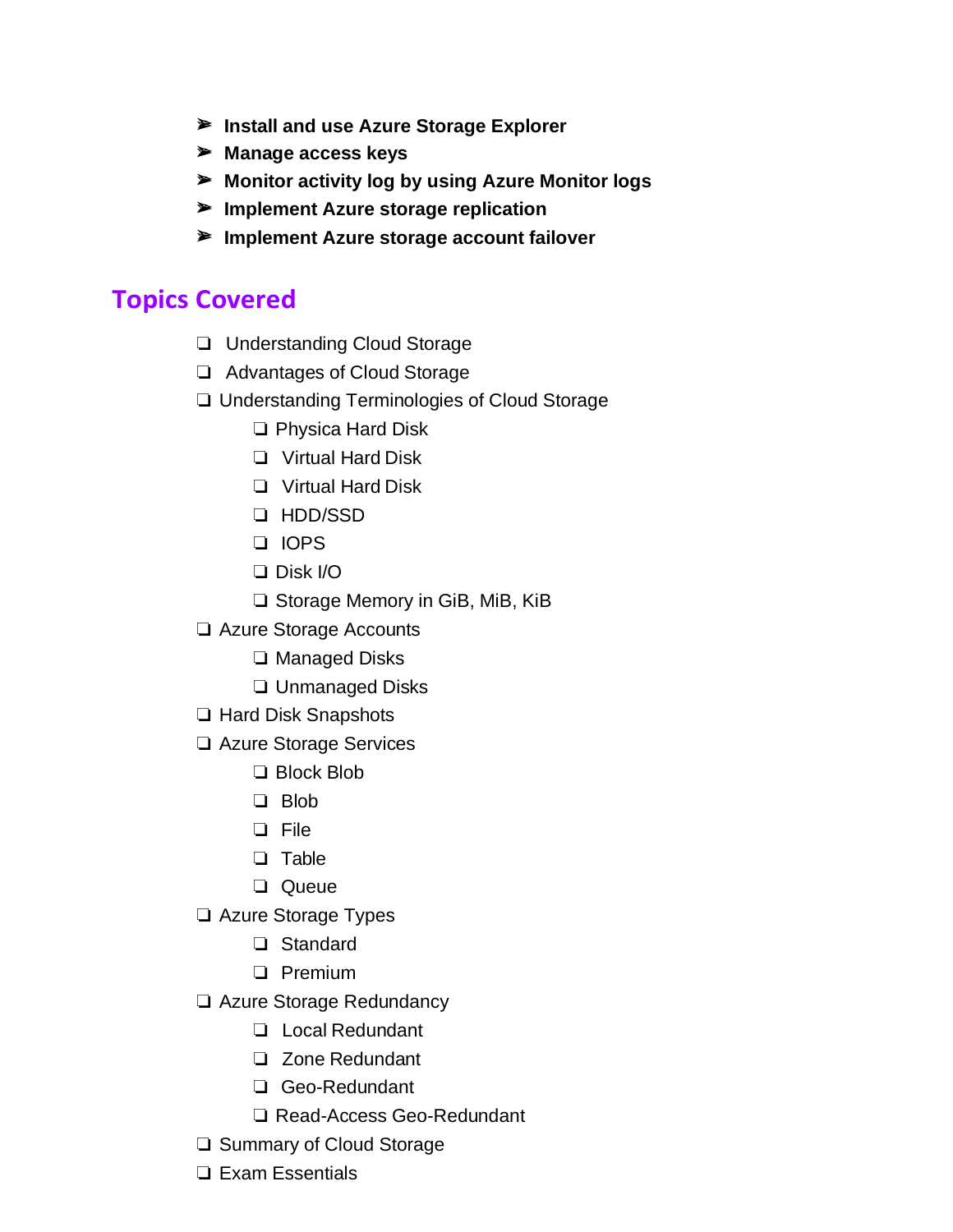### **Hands-On**

- ❏ Launch Windows Virtual Machine Instance with Unmanaged Virtual Hard Disk (Default Size).
- ❏ Create a Virtual Hard Disk in Local Computer and upload the VHD to Storage Account
- ❏ Implement RAID Configuration in Windows for Data and Application Backup using Disk Management.
- ❏ Create a File Share in Azure Files and Mount the File Share in Azure VMs.

# **Azure Virtual Network and Security**

- **◆ Design a networking strategy** 
	- ➢ **Design a network provisioning strategy**
	- ➢ **Design a network security strategy**
	- ➢ **Determine appropriate network connectivity technologies**
	- ➢ **Identify networking requirements**
	- ➢ **Recommend network management tools**
	- ➢ **Recommend network security solutions**
- **Implement and manage virtual networking** ❖
	- ➢ **Configure private IP addressing**
	- ➢ **Configure public IP addresses**
	- ➢ **Create and configure network routes**
	- ➢ **Create and configure network interface**
	- ➢ **Create and configure subnets**
	- ➢ **Create and configure virtual network**
	- ➢ **Create and configure Network Security Groups and Application Security Groups**
- **♦ Create connectivity between virtual networks** 
	- ➢ **Create and configure Vnet peering**
	- ➢ **Create and configure Vnet to Vnet connections**
	- ➢ **Verify virtual network connectivity**
	- ➢ **Create virtual network gateway**
- **Implement application load balancing** ❖
	- ➢ **Configure Application Gateway**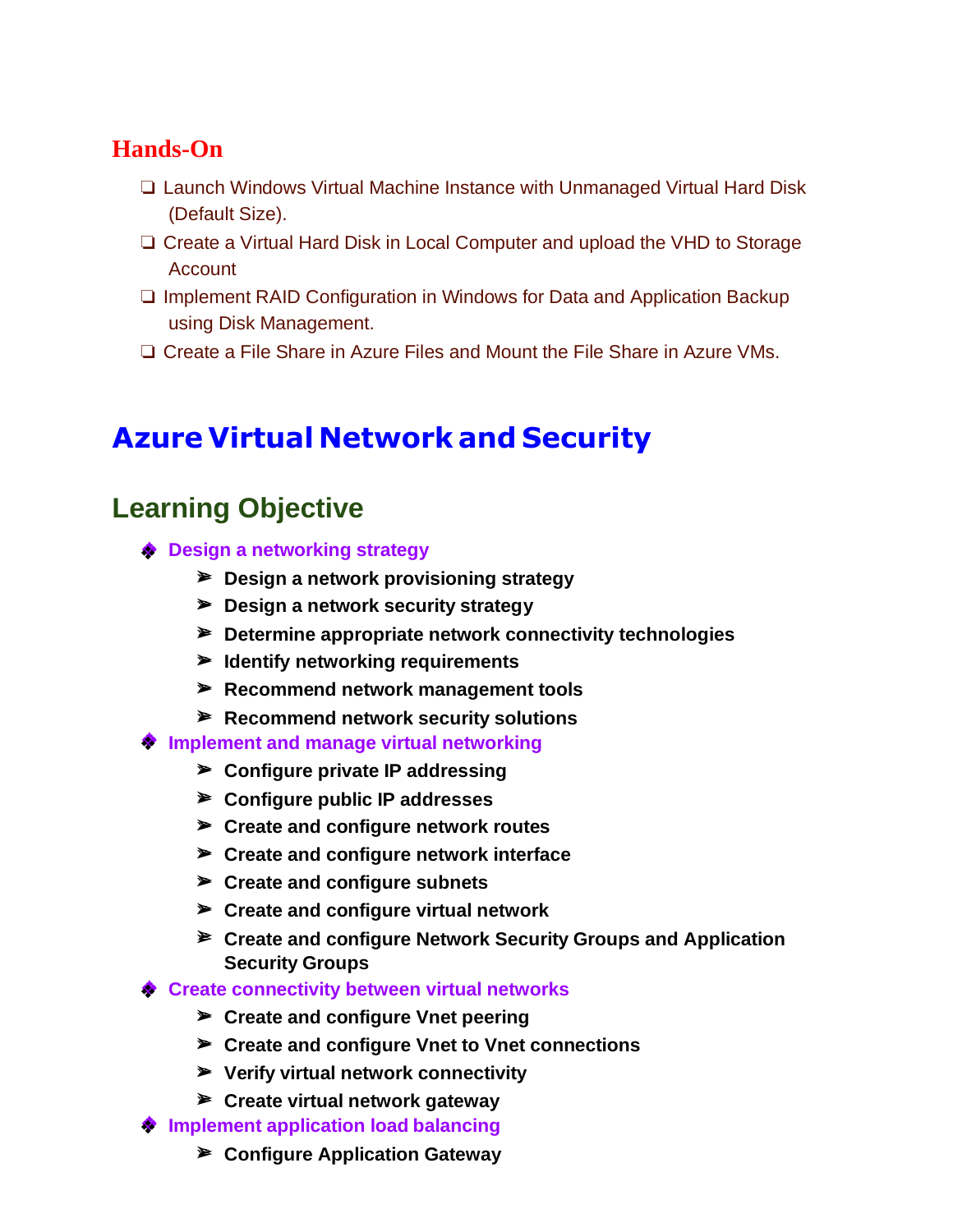- ➢ **Configure Azure Front Door service**
- ➢ **Configure Azure Traffic Manager**
- **♦ Integrate on premises network with Azure virtual network** 
	- ➢ **Create and configure Azure VPN Gateway**
	- ➢ **Create and configure site to site VPN**
	- ➢ **Configure ExpressRoute**
	- ➢ **Configure Virtual WAN verify on premises connectivity**
	- ➢ **Troubleshoot on premises connectivity with Azure**

- ❏ Basics of Networking
- ❏ Virtual Networks
- ❏ Subnets
- ❏ Route Tables
- ❏ Network Security Groups
- ❏ Public IP and NICs
- ❏ Virtual Private Gateway,
- ❏ Local Network Gateway
- ❏ V-Net Peering
- ❏ Azure Direct Connect
- ❏ Summary
- ❏ Exam Essentials

#### **Hands-On**

- ❏ Create Virtual Network, Public Subnets and Route Table and Launch Virtual Machine Instance.
- ❏ Create Virtual Network Public and Private Subnets, Route table and Launch Virtual Machine instance Windows in Public and Linux in Private.
- ❏ Create Nat Gateway and allow internet access to Private Subnet.
- ❏ Create two different Virtual Networks in different regions and use Virtual Network Peering Connection to Connect.
- ❏ Build Network and Instance Security Between Instances using Security Group and Network ACL
- ❏ Create Customer and VPN Gateway to describe VPN Connection.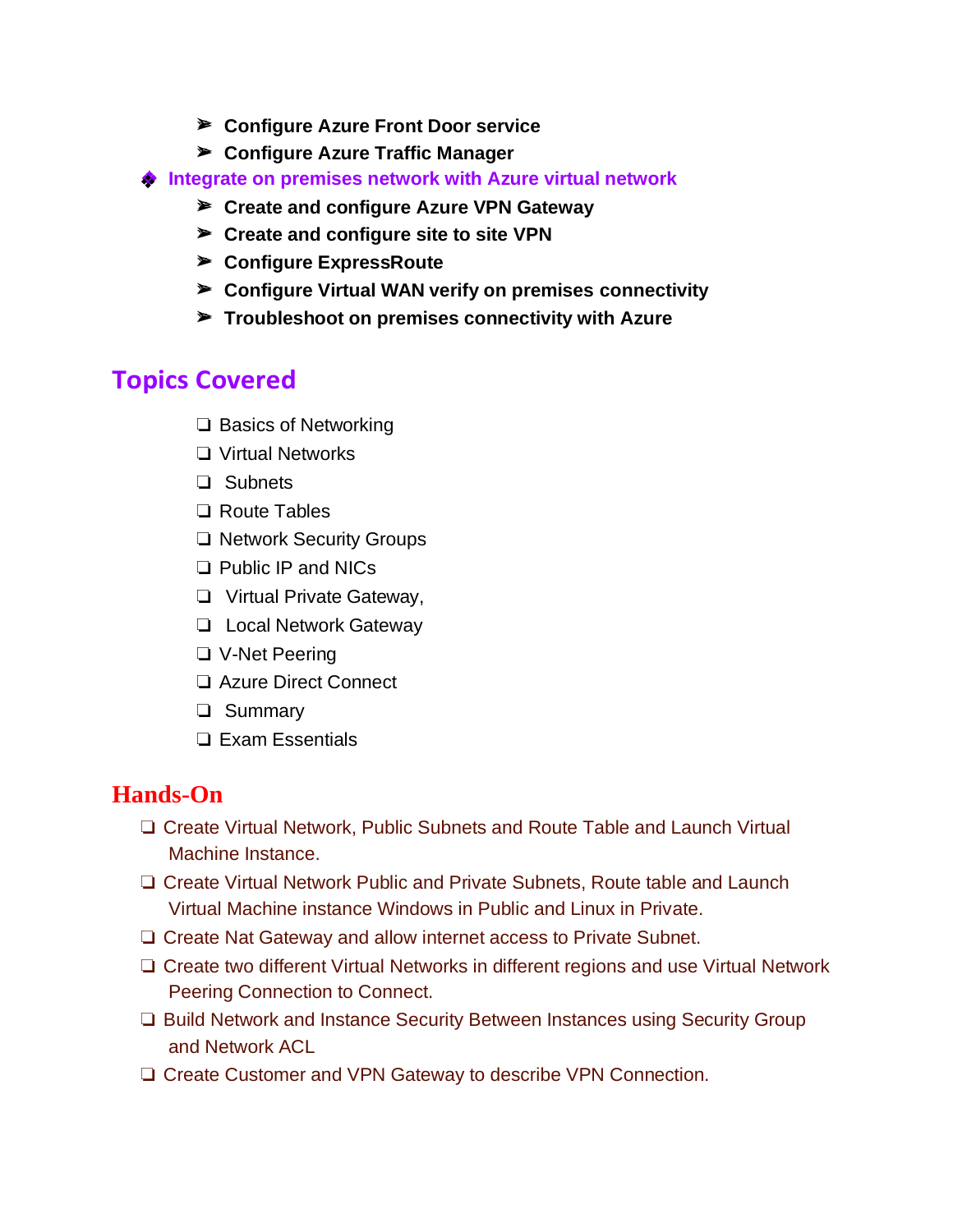# **Azure CDN Profiles**

### **Learning Objective**

❖ **Understanding Content Delivery Network for Videos and media files.**

### **Topics Covered**

- ❏ Content Delivery Network
- ❏ Azure Edge Locations
- ❏ Distributions
- ❏ CDN Profiles
- ❏ Summary
- ❏ Exam Essentials

#### **Hands-On**

- ❏ Create Blob Storage, and Container. Upload videos to distribute to all edge **locations**
- ❏ Create distribution in CDN Profile to distribute videos to all edge locations.

# **Azure Management Tools**

- ❖ **Analyze resource utilization and consumption**
	- ➢ **Configure diagnostic settings on resources**
	- ➢ **Create baseline for resources**
	- ➢ **Create and test alerts**
	- ➢ **Analyze alerts across subscription**
	- ➢ **Analyze metrics across subscription**
	- ➢ **Create action groups**
	- ➢ **Monitor for unused resources**
	- ➢ **Monitor spend**
	- ➢ **Report on spend**
	- ➢ **Utilize Log Search query functions**
	- ➢ **View alerts in Azure Monitor logs**
	- ➢ **Visualize diagnostics data using Azure Monitor Workbooks**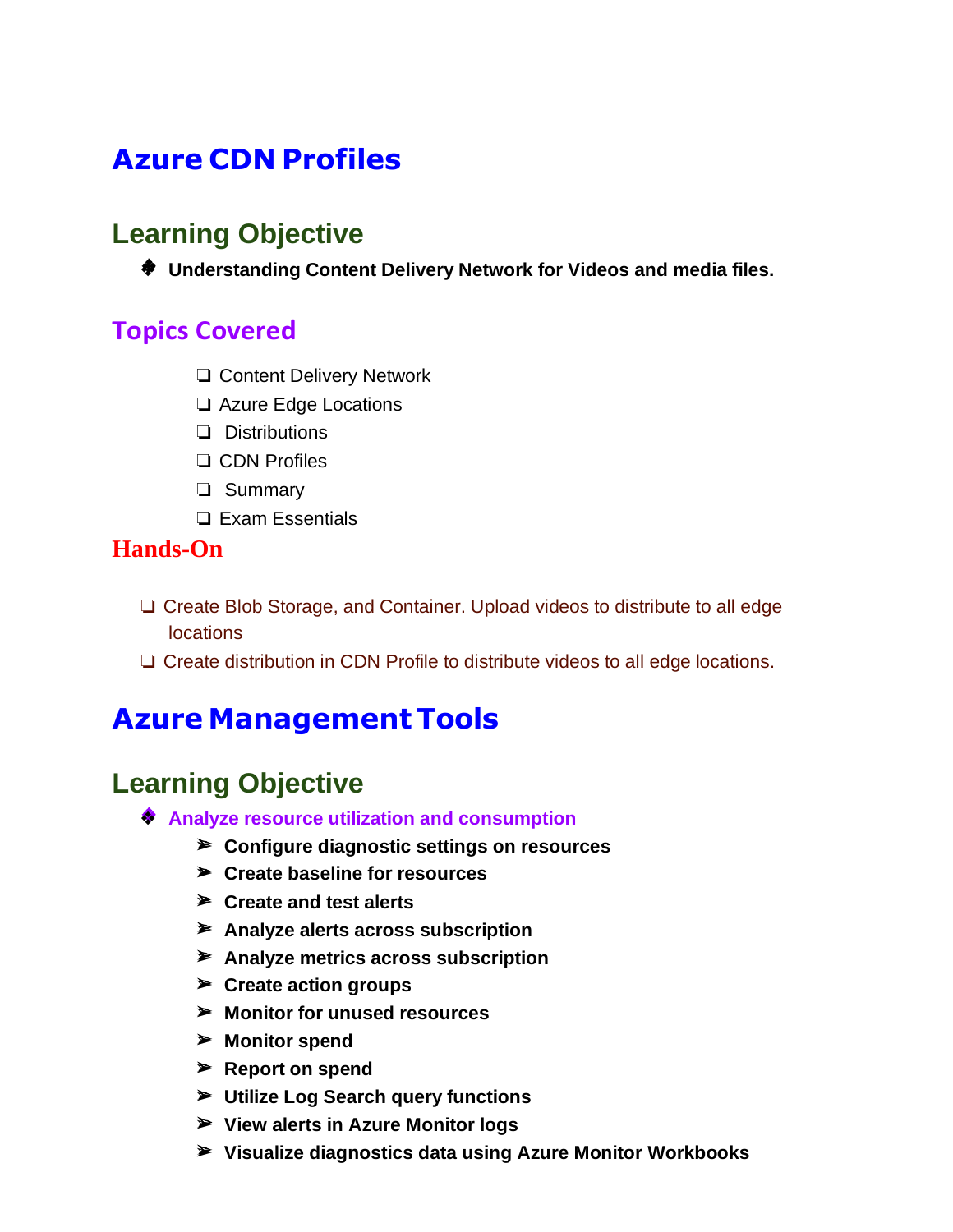- ❏ Azure Monitor
- ❏ Azure alerts
- ❏ Cost Management
- ❏ Event Managements
- ❏ Azure VM Extensions
- ❏ VM Boot Diagnostics
- ❏ PowerShell and Powershell Scripts
- ❏ Summary
- ❏ Exam Essentials

#### **Hands-on**

- ❏ Monitor Virtual Machine instance with Detailed Monitoring
- ❏ Monitor Virtual Network
- ❏ Audit event using Event Management
- ❏ Create Azure Alert Subscribe Email to get Notifications
- ❏ Run Powershell Script to Build Azure Resource.

# **LoadBalancingandAutoScalingof Virtual Machines**

- **Use load balancing in the creation of highly available systems.** ❖
- **Learn scaling Applications/Systems with AutoScaling and its use in**  ❖ **Building Fault Tolerant Networks.**
- **♦ Create web apps by using PaaS** 
	- ➢ **Create an Azure app service Web App**
	- ➢ **Create documentation for the API**
	- ➢ **Create an App Service Web App for Containers**
	- ➢ **Create an App Service background task by using WebJobs**
	- ➢ **Enable diagnostics logging**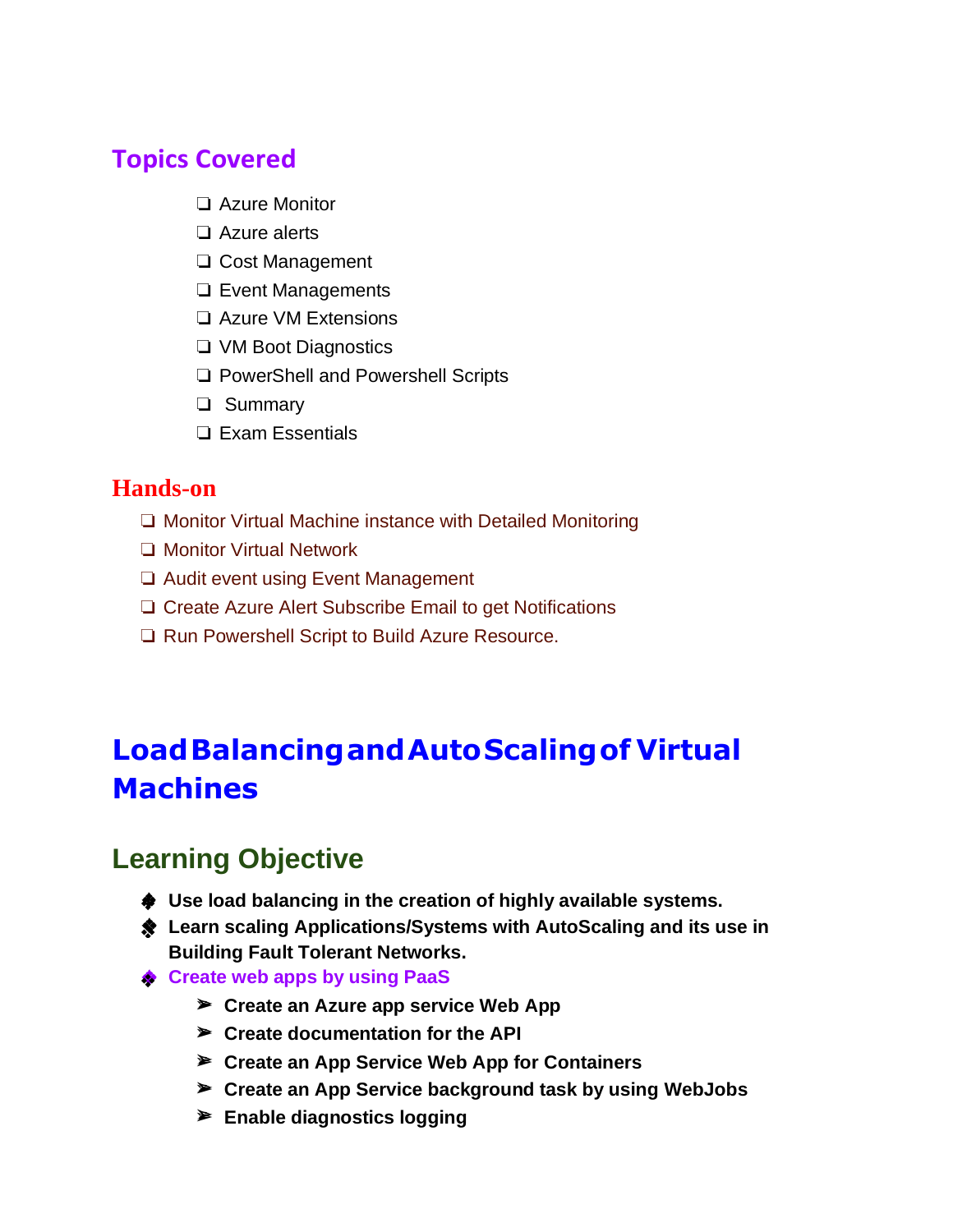- ❏ Fault Domain
- ❏ Update Domain
- ❏ Availability Sets
- ❏ Load Balancers Types
	- ❏ Application
	- ❏ Network
- ❏ Load Balancer Configuration
	- ❏ Service Health Check
	- ❏ Launch Configurations
- ❏ Scaling Groups
	- ❏ Scaling Policies
- ❏ VMScale Sets
- ❏ Building Fault Tolerant and Highly Available Applications
- ❏ Summary of Auto Scaling and Load Balancers
- ❏ Exam Essentials

#### **Hands-On**

- ❏ Create Availability Sets to build High Availability
- ❏ Attach a load balancer to Virtual Network and Launching VMs
- ❏ Create VMScalesets to build AutoScaling.

# **AzureIdentityand AccessManagement**

- **♦ Understanding IAM in Azure**
- **◆ Manage Azure Active Directory** 
	- ➢ **Add custom domains**
	- ➢ **Configure Azure AD Identity Protection**
	- ➢ **Configure Azure AD Join**
	- ➢ **Configure self-service password reset**
	- ➢ **Implement conditional access policies manage multiple directories**
	- ➢ **Perform an access review**
- **Implement and manage hybrid identities** ❖
	- ➢ **Install and configure Azure AD Connect**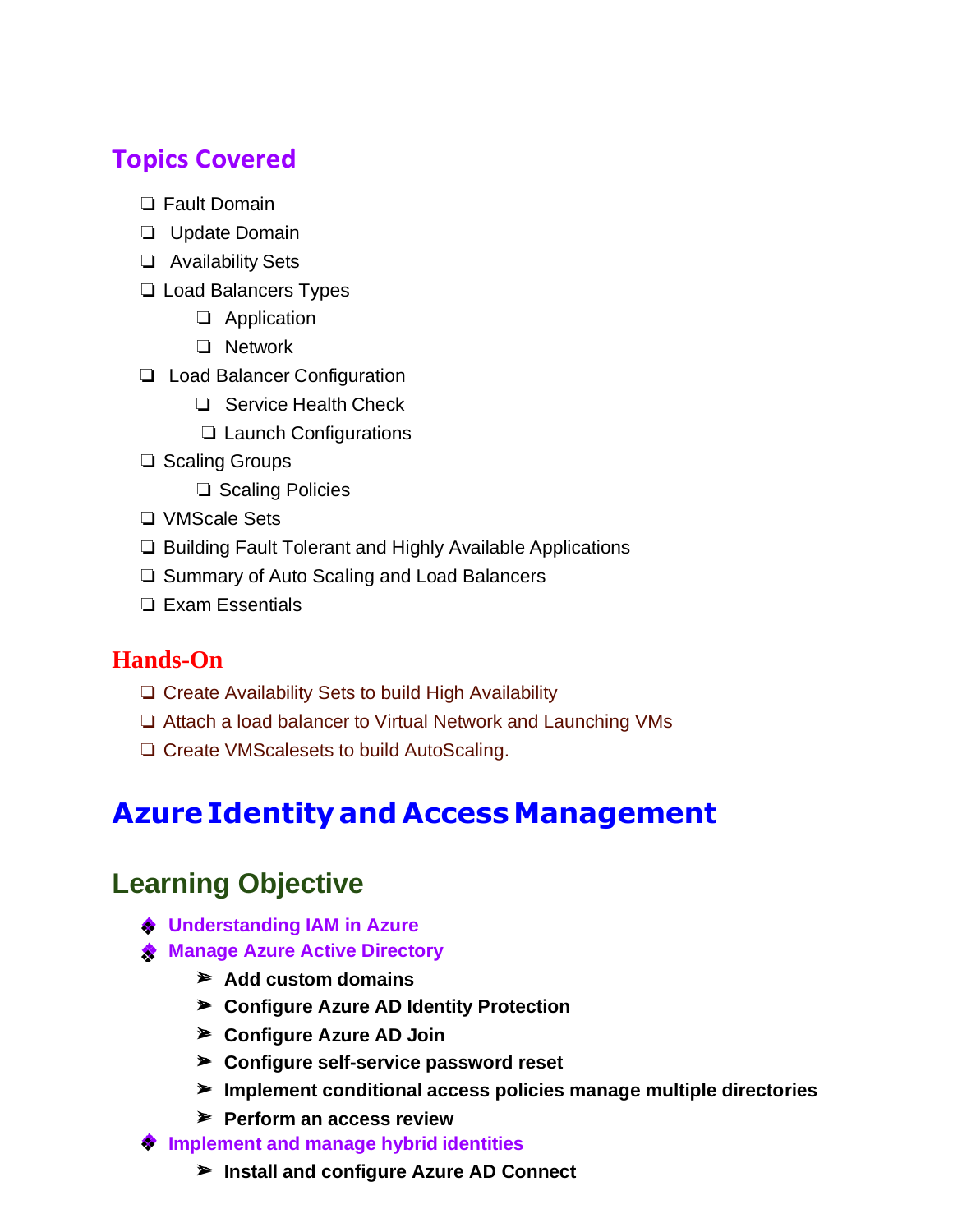- ➢ **Configure federation**
- ➢ **Configure single sign-on**
- ➢ **Manage and troubleshoot Azure AD Connect**
- ➢ **Troubleshoot password sync andwriteback**
- <sup>◆</sup> Implement multi factor authentication
	- ➢ **Configure user accounts for MFA**
	- ➢ **Configure fraud alerts**
	- ➢ **Configure bypass options**
	- ➢ **Configure trusted IPs**
	- ➢ **Configure verification methods**
- **Manage role-based access control** ❖
	- ➢ **Create a custom role**
	- ➢ **Configure access to Azure resources by assigning roles**
	- ➢ **Configure management access to Azure**
	- ➢ **Troubleshoot RBAC**
	- ➢ **Implement Azure Policies**
	- ➢ **Assign RBAC Roles**

- ❏ IAM Principles
- ❏ Understanding Azure Active Directory
- ❏ Creating Users
- ❏ Creating Groups
- ❏ Create RBAC to Set Permissions to Users
- ❏ Summary
- ❏ Exam Essentials

#### **Hands-On**

- ❏ Create Users in Azure Active Directory
- ❏ Assign RBAC access to a Specific Resource Group.

# **Database Services, Backup and Migration**

- **♦ Understanding Azure Database services and their use case.**
- **◆ Develop solutions that use a relational database**